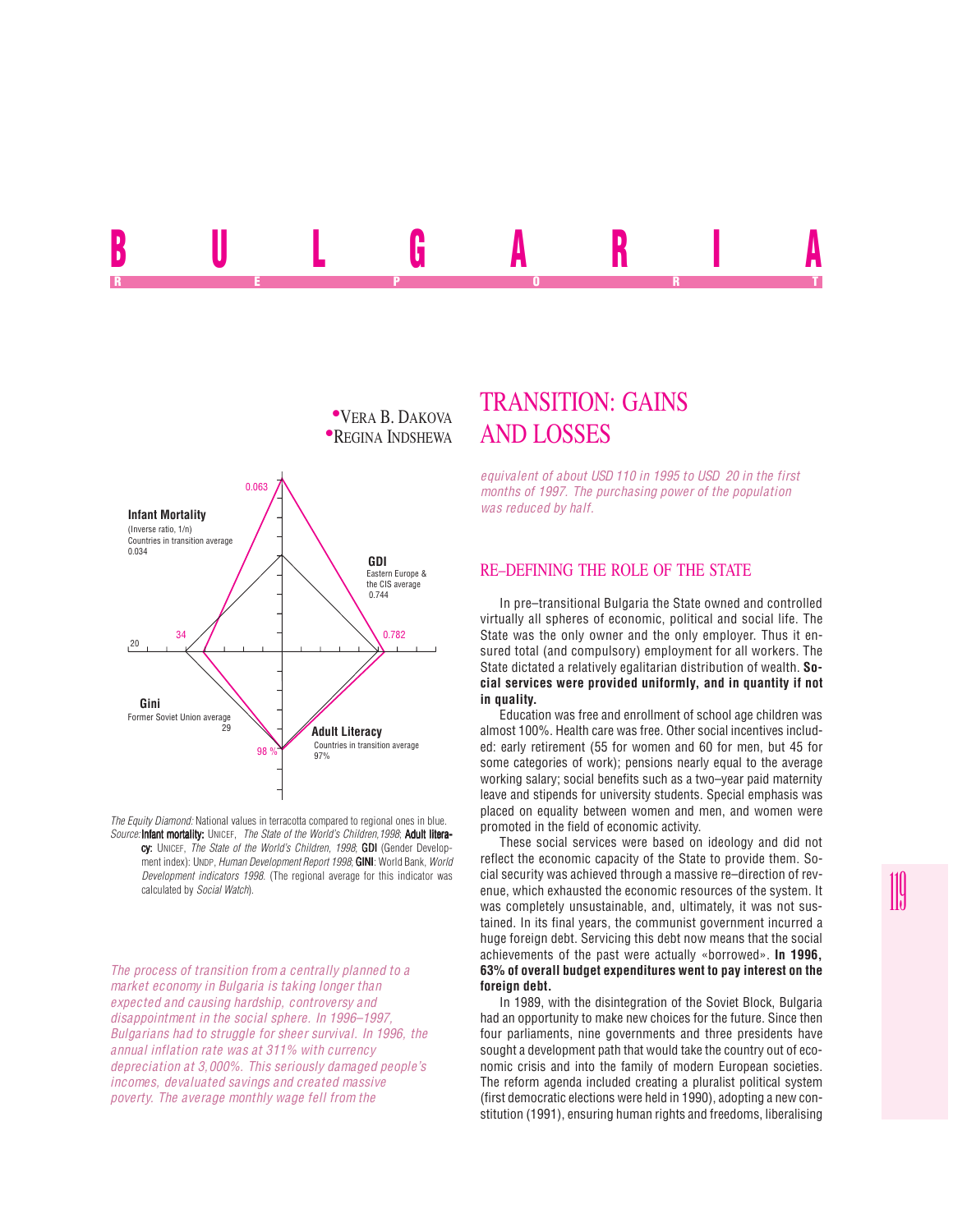the economy, reforming the State administration, and developing civil society.

Despite early enthusiasm, the process of democratization has proved to be difficult and uneven. In the six years following 1989, Bulgaria was directly or indirectly governed by post–communists who slowed down reforms and were widely known for their economic policy of «nationalizing losses and privatizing profits» in the economic sector—which was still 80% state–owned. This brought on Bulgaria's deepest crisis in modern history.

# ERADICATING POVERTY

In 1996–1997, Bulgarians had to struggle for sheer survival. In 1996, the annual inflation rate was at 311% with currency depreciation at 3,000%. This seriously damaged people's incomes, devaluated savings and created massive poverty. The average monthly wage fell from the equivalent of about USD110 in 1995 to USD20 in the first months of 1997. This is particularly significant in Bulgaria where the main source of income is wages and salaries and other sources of income less affected by inflation are minimal (income from property is 1.2% and from entrepreneurship is 6%).

Although employed, people faced poverty, hardship and insecurity. The number of households with income below subsistence level reached 54% in 1996; households below the social minimum were 41% in 1990 and 73% in 1996. The purchasing power of the population halved, creating changes in household consumption: the share of income spent on food increased from 36% in 1993 to 55.9% in 1997. The average monthly pension fell by 65% from 1990 to 1996. Drastic negative changes in the level of consumption and security occurred for women–headed households, pensioners, families with many children, people with disabilities, and people from ethnic minorities. This massive impoverishment was an unexpected result of the transition, and it had a shocking effect on the public.

Poverty is growing among women–headed households. These comprise 21,4% of households in Bulgaria and their number continues to grow due to higher life expectancy of women (63% of elderly people are women), the increase in divorces and the falling marriage rate. **Most (64,9%) of female households are poor by the standard of absolute poverty, but they are also poorer than male–headed households**. The impoverishment of women is rooted in structural gender inequality, but since this is generally not recognized, government interventions that address the issue are condemned to fail.

Another new phenomenon is the widening gap between income levels—in 1996 the wealthiest 20% of the population received income 5.8 times higher than the poorest 20%. While it is understood that these differences are inevitable in a free market environment, there is also strong public disapproval of income stratification and an expectation that everybody should have an equal start and equal opportunities and that the State should regulate incomes.

#### FULL (UN)EMPLOYMENT?

Unemployment was a new problem for Bulgarians. It occurred as a result of strong pressures.

The first was the crisis itself, which forced cuts in subsidies to industry, civil service and government administration, shrinking personnel to the minimum possible. Protective labour legislation was not changed or was neglected, especially affecting women in the private sector.

The second was structural adjustment, initiated in the 1996 agreement between Bulgaria and the IMF, which became fully operative in 1997–1998. The re–structuring of the economy required privatization and closure of loss–making enterprises. Both caused massive lay–offs. Employment in the public sector dropped by 21.1%. The private sector was not developed enough to absorb workers released by the structural reform. **In 1996 only 35.5% of the active population were actually working. In early 1998, registered unemployment was around 14%.** As a direct consequence of economic, social and demographic development, four people now depend on each worker in Bulgaria.

## FROM EQUALITY TO EQUITY

The principle of equality between men and women was at the basis of Marxist doctrine and was seen as entitling women with full and equitable access to economic activity outside home. Equal access to employment, it was argued, would inevitably and automatically lead to equality in all other spheres. Women were provided with paid jobs outside home for ideological reasons, but more importantly, because cheap labour was needed. Although the principle «equal pay for equal work» was applied in practice and the State (as the only employer) provided unified salary rates for all levels and types of work, women received lower wages. Regardless of their academic achievements, women were given marginalized positions and limited career chances. As a result, several generations of Bulgarian women found it a frustrating experience to be «equal workers».

Institutions, NGOs and the public in Bulgaria believe the issue of gender equality is resolved. It is not a priority on the contemporary reform agenda. Promoting women's human and social rights has a certain «retro–communist» flavour and is seen as «reactionary» in the context of the transition to a liberal market economy.

**Democratic changes offered new opportunities to women** in three major ways: women researchers and activists could re–conceptualize equality between women and men and liberate it from the hypocritical images created by communist propaganda; women could organize themselves into independent organizations to address not only practical needs but also to advocate their strategic interests; women could participate in consultative and decision–making processes at local, national and international (mainly UN) levels.

The transition to free market and democracy **also placed new burdens on women and created new obstacles** to the realization of women's potential in two main ways. The first is the *deteriora-*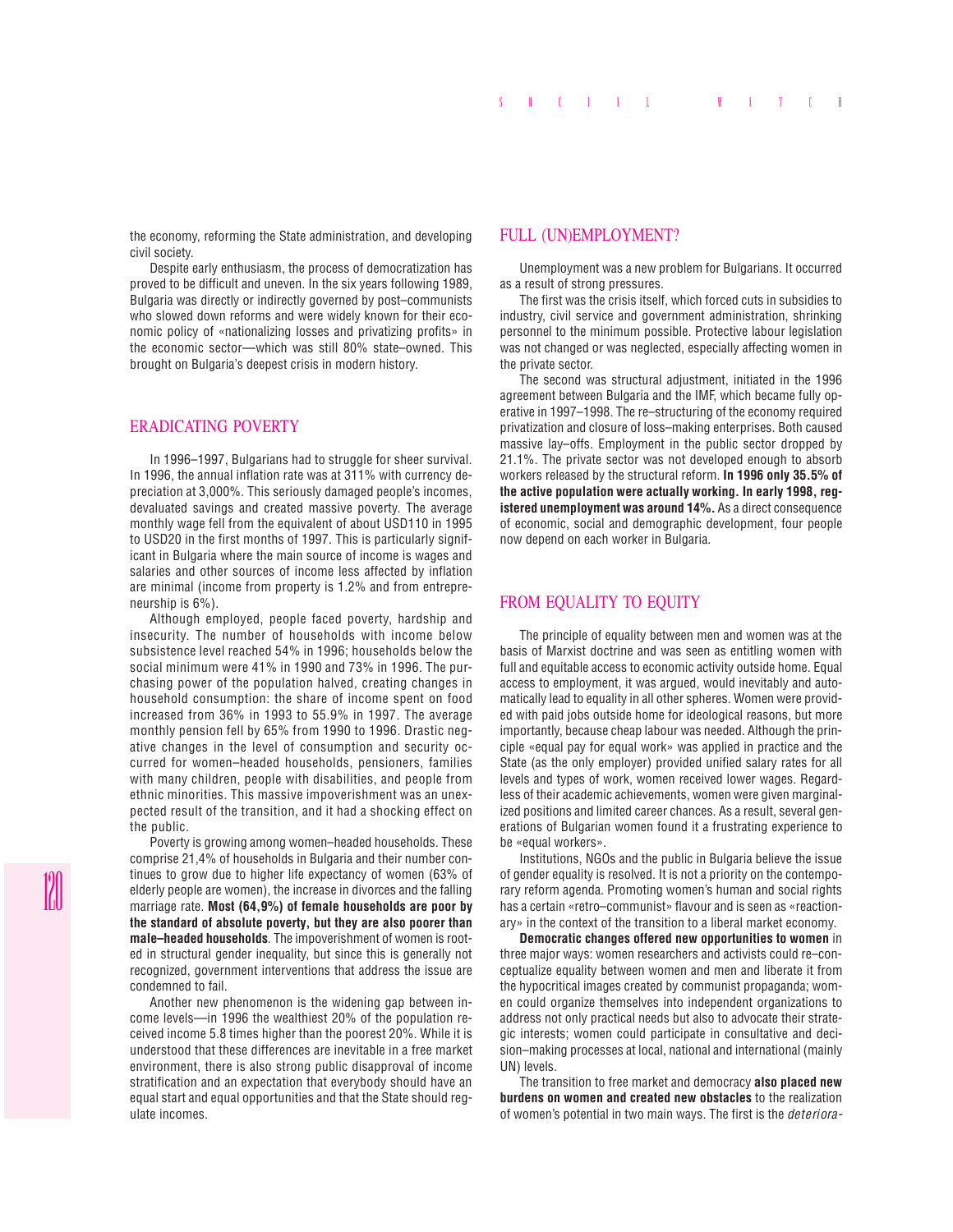*tion of the status of women*, which manifests itself in poverty, unemployment and violation of women's rights as workers, increased violence against women and violations of women's human rights, increased reproductive risks, and political marginalization. The second is the *marginalization of gender equality on the national political agenda.*

Against this background it is extremely difficult to develop public discourse on women that would serve the purpose of achieving gender equality.

# STRUCTURAL ADJUSTMENT

After the collapse of the economy and deep civic unrest, the ruling post–communist party stepped down, preliminary parliamentarian elections were called, and the opposition United Democratic Forces came into power. The new Government committed itself to a programme of stabilization, reform and economic growth. A Currency Board was introduced on 1 July 1997. The local currency was tied to the Deutsche Mark, inflation was overcome, national currency reserves were increased, and a more predictable economic environment was established. The currency reforms have not had the desired effect however.

Structural adjustment reforms related to social security and social assistance systems are not a priority for the government, which has adopted only short–term responses to the negative impacts of structural adjustment on broad sector of Bulgarian society.

# FROM UTOPIA TO REALITY

During the socialist regime, the educational system in Bulgaria was highly centralized and controlled and subject to constant reforms. In the post–communist period it could not utilize external resources and opportunities for support and development. Today, schools in Bulgaria face restricted budgets, low teachers' salaries, and maintenance problems. Subsidized school lunches and transport, especially important for children in rural and mountainous areas, have disappeared. Less than 1% of first to third level pupils are in private schools.

Health care is the area in which Bulgarians experienced the greatest deterioration since 1989. The former well–organized network of medical institutions and well–qualified medical workers is now under severe pressure. Guaranteed access to medical service is disappearing: many primary health centres and hospitals are closed down or operate with reduced capacity. Government expenditure for health care as a percentage of GDP decreased 3%– 5% in 1993–1997. There are few private medical institutions and there are few people who can afford them.

Because Bulgaria delayed in establishing a medical insurance system, it missed the chance to build on the strengths of the existing system and to adapt it to the changed situation. Since medical care and health education are considered to be the joint responsibility of central and local governments, the slow reform and decentralization of the state administration adds additional difficulty to the development of a new health care system.

## STRENGTHENING THE FRAMEWORK FOR SOCIAL DEVELOPMENT

The new government has assumed responsibility for creating an appropriate socio–economic environment for development based on private initiative as pre–condition for all growth. The Bulgaria 1997–2001 Programme commits the government to financial and economic stabilization, privatization of state–owned enterprises, promotion of private business, elimination of corruption, administrative reform and decentralization.

The Programme is vague on social reform: the State should limit its re–distributive role and discontinue its paternalistic role. This will happen, it is argued, not because of some neo–liberal philosophy, but because there is nothing left to re–distribute. **Thus sustainable development and human development as strategic concepts are considered to be outside the mandate of this government.**

The Bulgaria 1997–2001 Programme has replaced the previous government's plan for creating «a modern socially oriented market economy» with state and private sectors competing on equal terms and with strong state regulation in all economic and social spheres, which was the basis of the National Programme for Social Development (the Bulgaria response to the Copenhagen commitments) adopted in 1996. The 1996 Programme has not been up–dated to reflect the new development strategies and there are no references to it in the new government initiatives.

#### SHORT–TERM LOSSES AND LONG–TERM GAINS

Communist Bulgaria had a relatively high level of social security. But the quality of services was low and there was no choice– you took what you were given. Human development is defined as «enlarging people's choices», which can only happen with democratization and economic growth. The current political and economic processes aim to lay the foundation for human development in the longer term–for now, the choices are only potential.

The Constitution of 1991 guarantees the broadest possible range of social rights, but the State does not have the means to enforce them. The State had to abdicate its constitutional obligations the moment the constitution entered into force. Since neither politicians nor NGOs are prepared to change the constitution, it stays as it is (for practical convenience) and nobody observes it, with the result that people do not trust the rule of law.

The government has no resources to provide social services, so it appeals to people to be «reasonable» and try to overcome difficulties themselves. Assuming that the government would provide services if it could, NGOs should continue to advocate on behalf of vulnerable and marginalized groups and make sure that